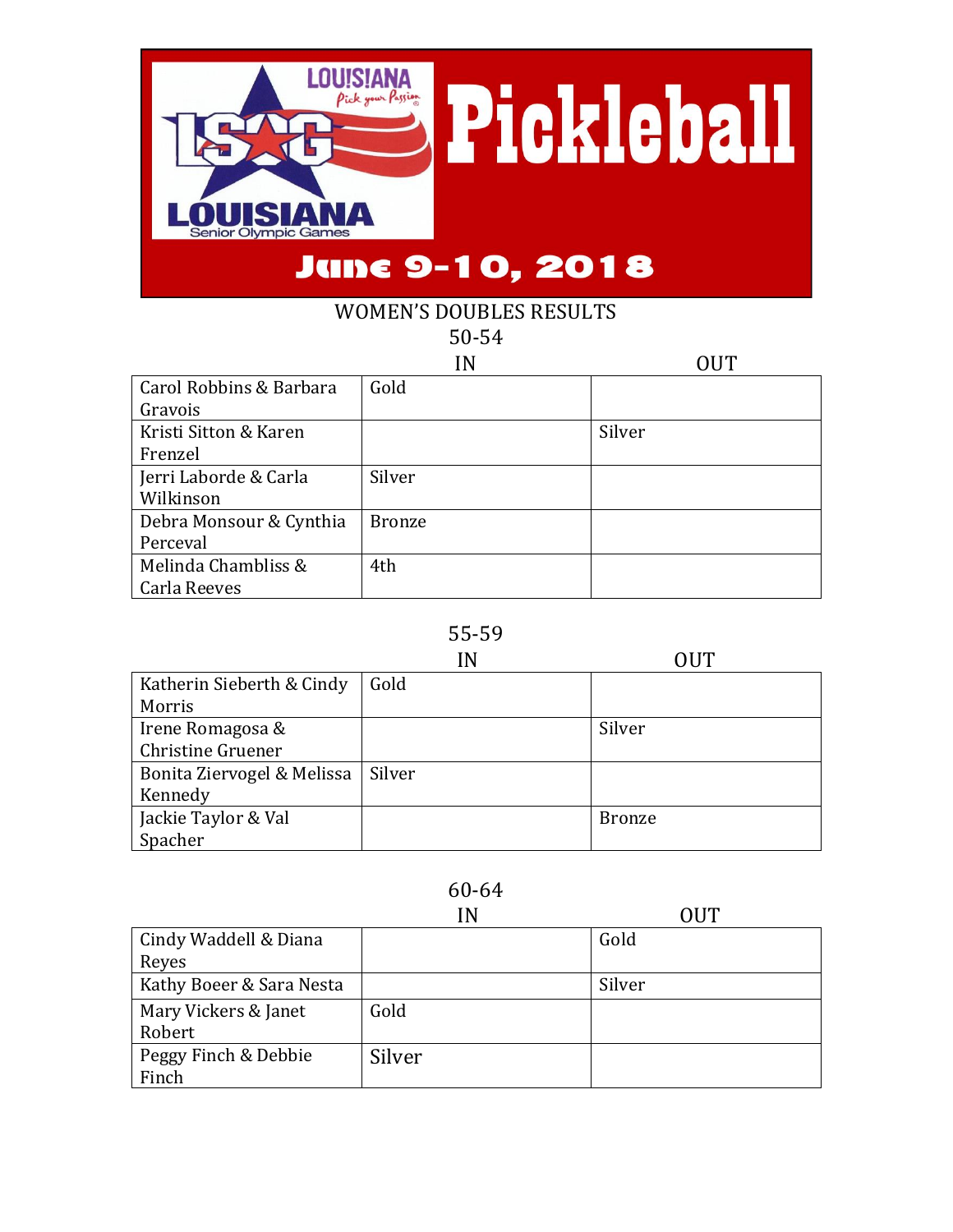| 85-89 (out of order)     |     |      |
|--------------------------|-----|------|
| 'N                       | OUT |      |
| Rose Gauthier & Rochella |     | Gold |
| Cooper                   |     |      |

### Pickleball Women's Doubles Results 65-69

|                          | IN              | NIT |
|--------------------------|-----------------|-----|
| Jeanne Brewton & JoEllen | Gold            |     |
| Johnson                  |                 |     |
| Dawn Bauch & Sandy       | Silver          |     |
| Cannella                 |                 |     |
| Sharon Richard & Prissy  | <b>Bronze</b>   |     |
| Martin                   |                 |     |
| Allie Taylor & Crystal   | 4 <sup>th</sup> |     |
| Richard                  |                 |     |

## 70-74

|                           | IN            |               |
|---------------------------|---------------|---------------|
| Joy Cook & Pocket         |               | Gold          |
| D'Haesleer                |               |               |
| Linda Neill & Joyce Pyatt | Silver        |               |
| Joan Gillette & Winnie    |               | <b>Bronze</b> |
| Montgomery                |               |               |
| Cynthia Boudreaux & Lila  | Gold          |               |
| Lodrige                   |               |               |
| Eleanor Holcombe & Pat    | <b>Bronze</b> |               |
| Heurtin                   |               |               |

# 75-79

|                         | IN     | OUT  |
|-------------------------|--------|------|
| Betty Marino & Kathy    |        | Gold |
| Nielsen                 |        |      |
| Sandra Matthieu &       | Gold   |      |
| Virginig LaDoux         |        |      |
| Lou Worthngton & Bobbie | Silver |      |
| Mire                    |        |      |

|                          | IN | OUT  |
|--------------------------|----|------|
| Becky Overcash & Darleve |    | Gold |
| Johnson                  |    |      |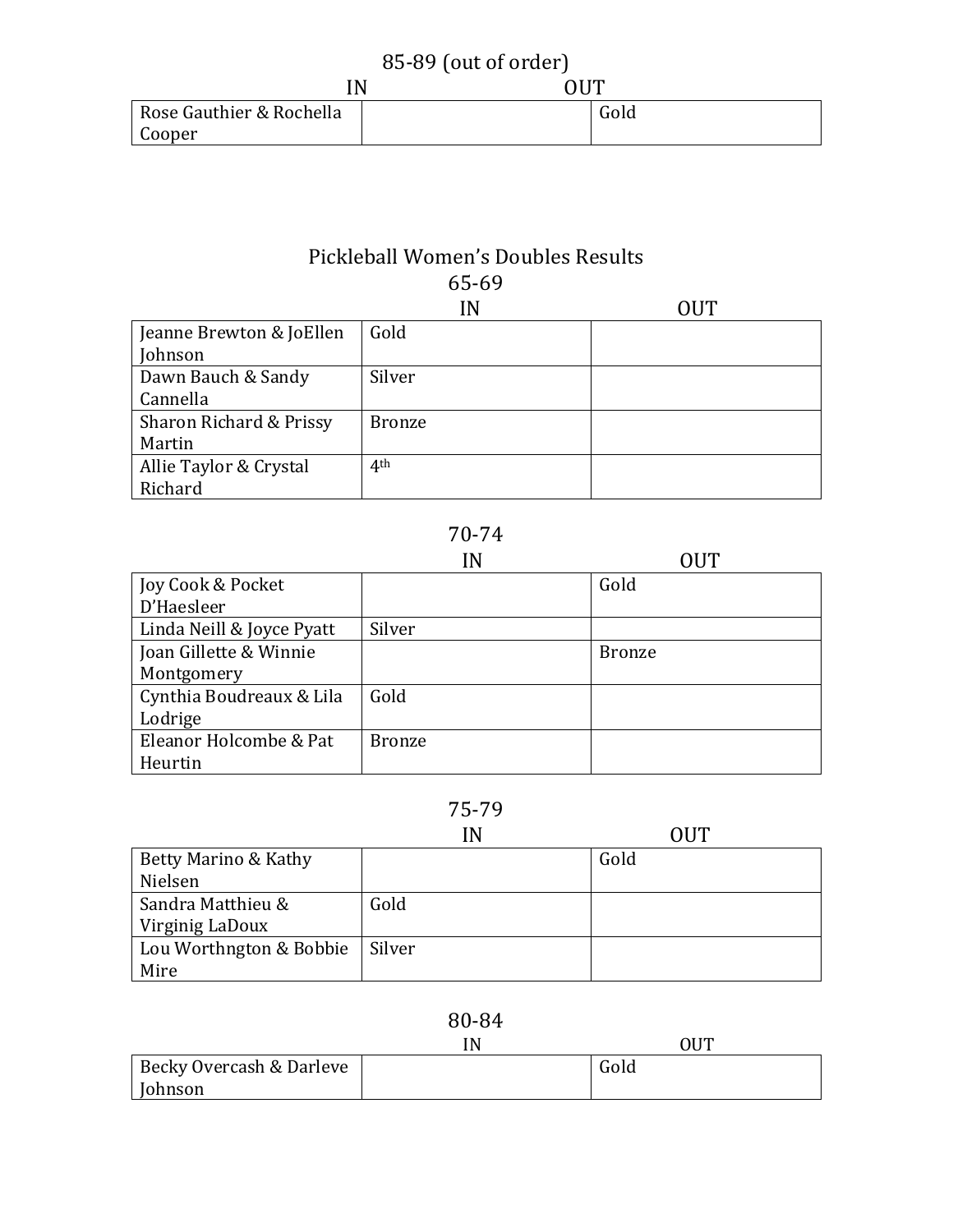| Babe English & Betty<br>Moore | Silver |  |
|-------------------------------|--------|--|
| JoAnn Welsh & Sally           | Gold   |  |
| Hebert                        |        |  |

# PICKLEBALL MEN"S DOUBLES RESULTS

# 50-54

|                         | IN            | <b>OUT</b>    |
|-------------------------|---------------|---------------|
| Dom Greco & Erich       |               | Gold          |
| Neupart                 |               |               |
| Britt Wilkinson & Kip   | Gold          |               |
| Atwell                  |               |               |
| Larry Pool & Tex Morris | Silver        |               |
| Derrik Holden & John    |               | <b>Bronze</b> |
| Hurlbert                |               |               |
| Steve Shelton & Wayne   | <b>Bronze</b> |               |
| Higginbothan            |               |               |
| Tim Campbell & John     |               | 4th           |
| Arbour                  |               |               |

# 55-59

|                      | IN            | OUT |
|----------------------|---------------|-----|
| Brian Head & Randy   | Gold          |     |
| Duplechien           |               |     |
| David Shaler & Dicky | Silver        |     |
| Boudreau             |               |     |
| Dan Heath & Kish     | <b>Bronze</b> |     |
| Chapaneri            |               |     |

|                        | IN     | OUT           |
|------------------------|--------|---------------|
| Andy Flores & Bob      |        | Gold          |
| Romagosa               |        |               |
| Howard Ward & Robert   | Gold   |               |
| Kelly                  |        |               |
| George Boutwell & Dale | Silver |               |
| Smith                  |        |               |
| Jim Sieberth & Chris   |        | <b>Bronze</b> |
| Thomas                 |        |               |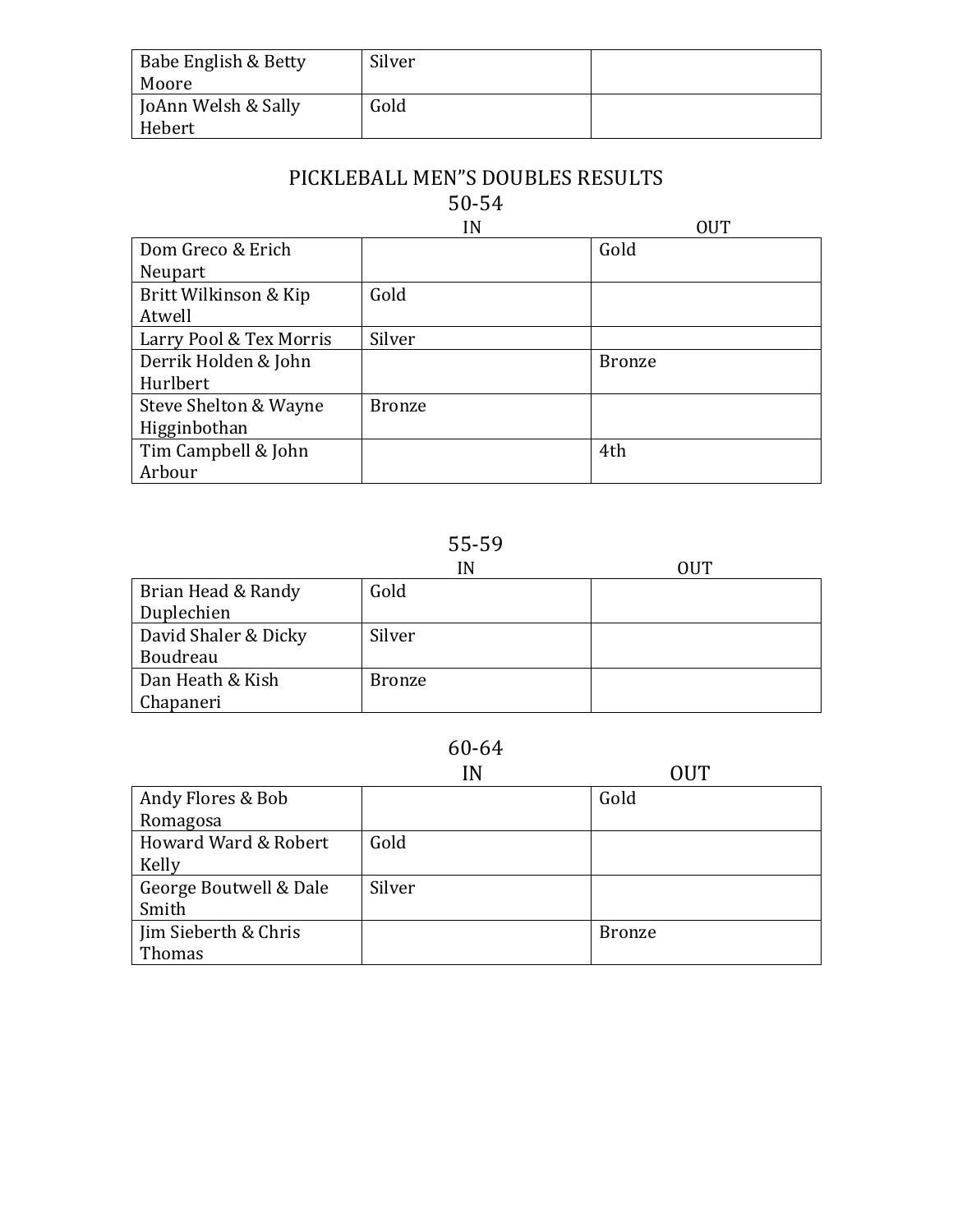|--|--|

|                       | IN     | <b>OUT</b>    |
|-----------------------|--------|---------------|
| Johnny Venezia & John | Gold   |               |
| <b>Breen</b>          |        |               |
| Donald Marionneaux &  | Silver |               |
| Richard Spiller       |        |               |
| Ken Arnold & Charles  |        | <b>Bronze</b> |
| Smith                 |        |               |
| Steve Fleming & Ralph |        | 4th           |
| Fleming               |        |               |

# MEN'S DOUBLES

70-74

|                         | IN            | OUT    |
|-------------------------|---------------|--------|
| Mike Glisson & Charlie  | Gold          |        |
| Brown                   |               |        |
| Chuck Flanagan & Tom    |               | Silver |
| <b>Burkhart</b>         |               |        |
| Mike Darby & Jay Finch  | Silver        |        |
| Billy Bauch & Henry     | <b>Bronze</b> |        |
| Francalancia            |               |        |
| Charles Waldrop & Pappi | 4th           |        |
| Mire                    |               |        |

#### 75-79

|                      | íΝ   | <b>OUT</b> |
|----------------------|------|------------|
| David Johnson & John | Gold |            |
| Schexnaildre         |      |            |

|                         | IN | ΩHT    |
|-------------------------|----|--------|
| Dominick Greco Jr & Joe |    | Gold   |
| Scoggin                 |    |        |
| George Hults & Joe      |    | Silver |
| Lodrige                 |    |        |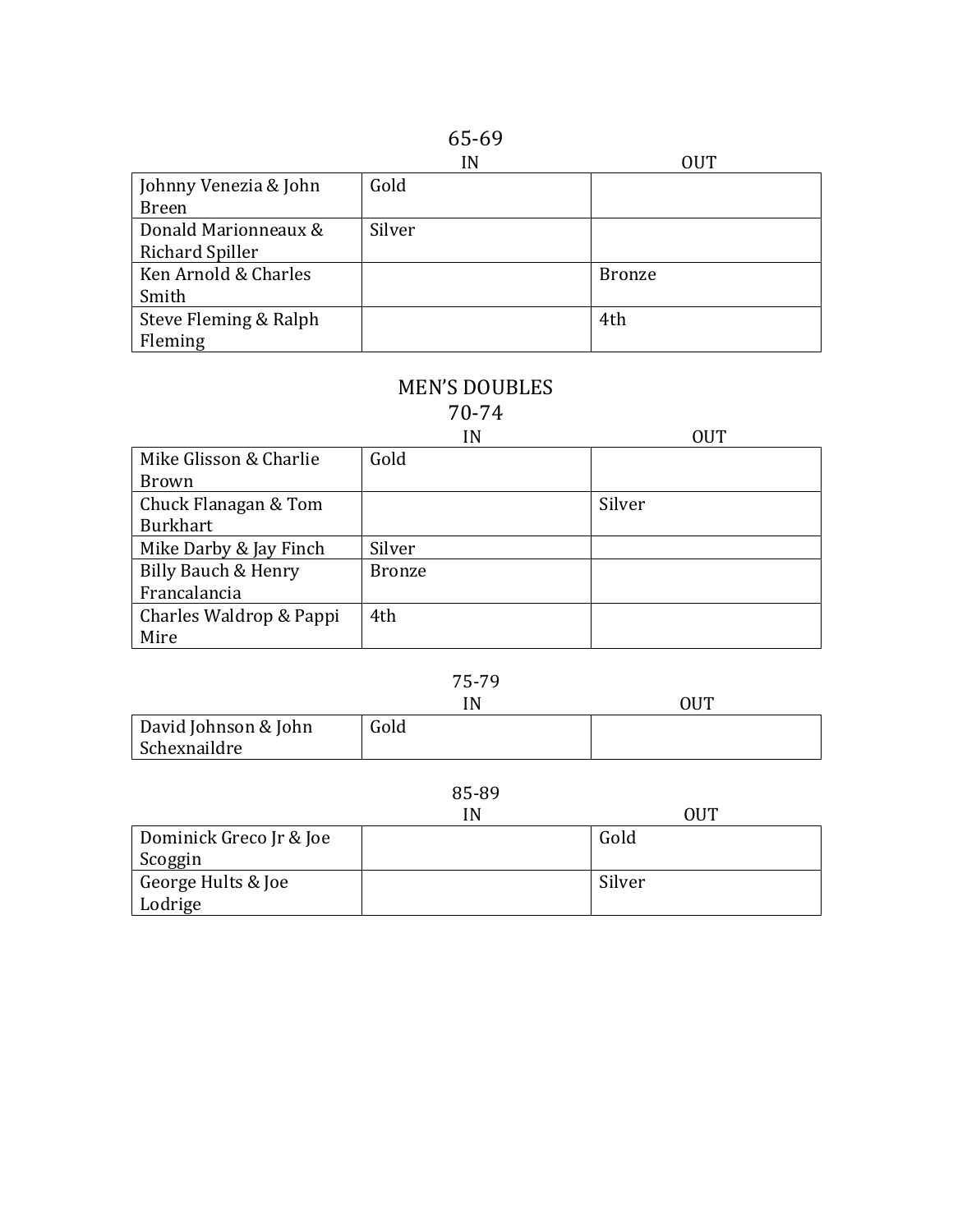### PICKLEBALL MX DOUBLES RESULTS 50-54

|                           | IN   | 71 J T        |
|---------------------------|------|---------------|
| Cindy Morris & Larry Pool | Gold |               |
| Kristi Sitton & John      |      | Silver        |
| Hurlbert                  |      |               |
| Karen Frenzel & Dom       |      | <b>Bronze</b> |
| Greco                     |      |               |
| Jerri LaBoard & Tim       |      | 4th           |
| Campbell                  |      |               |

## 55-59

|                           | IN            | OUT           |
|---------------------------|---------------|---------------|
| Katherin Sieberth &       | Gold          |               |
| Randy Duplechien          |               |               |
| Christine Gruener & Dicky |               | Silver        |
| Boudreau                  |               |               |
| Robin Landry & Erich      |               | <b>Bronze</b> |
| Neuport                   |               |               |
| Melissa Kennedy &         | Silver        |               |
| <b>Howard Ward</b>        |               |               |
| Cynthia Perceval & John   | <b>Bronze</b> |               |
| Arbour                    |               |               |
| Jackie Taylor & Dan Heath |               | 4th           |

|                          | IN            | <b>OUT</b> |
|--------------------------|---------------|------------|
| JoAnn Koch & Robert      | Gold          |            |
| Kelly                    |               |            |
| Barbara Gravois & Johnny | Silver        |            |
| Venezia                  |               |            |
| Jennie Brewton & Andy    | <b>Bronze</b> |            |
| Flores                   |               |            |
| Sharon Richard & George  | 4th           |            |
| Boutwell                 |               |            |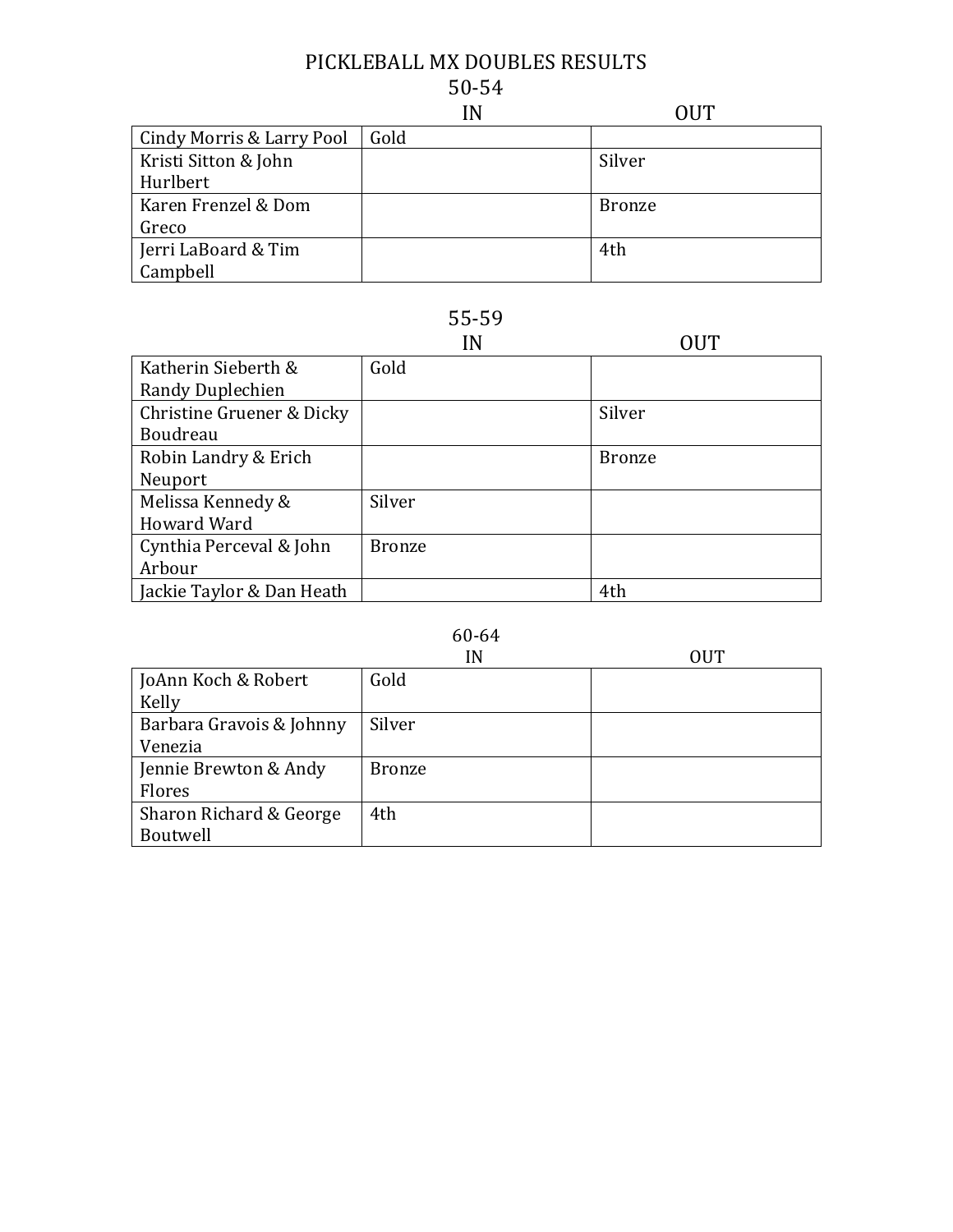# PICKLEBALL MX DOUBLES RESULTS (continued)

# 65-69

|                        | IN            | OUT           |
|------------------------|---------------|---------------|
| Cynthis Boudreaux &    | Gold          |               |
| Donald Marionneaux     |               |               |
| Allie Taylor & Ralph   |               | Silver        |
| Fleming                |               |               |
| Mary Webb & Steve      |               | <b>Bronze</b> |
| Fleming                |               |               |
| Dawn & Billy Bauch     | Silver        |               |
| Crystal Richard & Kish | <b>Bronze</b> |               |
| Chapaneri              |               |               |

# 70-74

|                           | IN            |               |
|---------------------------|---------------|---------------|
| Kay Burleigh & Mike       | Gold          |               |
| Glisson                   |               |               |
| Winnie Montgomery &       |               | Silver        |
| Chuck Flanagan            |               |               |
| Pocket D"Haesleer & Chris |               | <b>Bronze</b> |
| Thomas                    |               |               |
| JoEllen & David Johnson   | Silver        |               |
| Linda Neill & Mike Darby  | <b>Bronze</b> |               |
| Joan Gillette & Tom       | 4th           |               |
| <b>Burkhart</b>           |               |               |

# 75-79

|                          | IN     | OUT           |
|--------------------------|--------|---------------|
| Betty Marino & John      | Gold   |               |
| Schexnaildre             |        |               |
| Val Spacher & Larry Wade |        | Silver        |
| Dathy Nielsen & Leland   |        | <b>Bronze</b> |
| Griner                   |        |               |
| Bobbi & Pappi Mire       | Silver |               |

|                        | IN | OUT    |
|------------------------|----|--------|
| Darlene Johnson & Jack |    | Gold   |
| Warner                 |    |        |
| Sally Hebert & George  |    | Silver |
| Hults                  |    |        |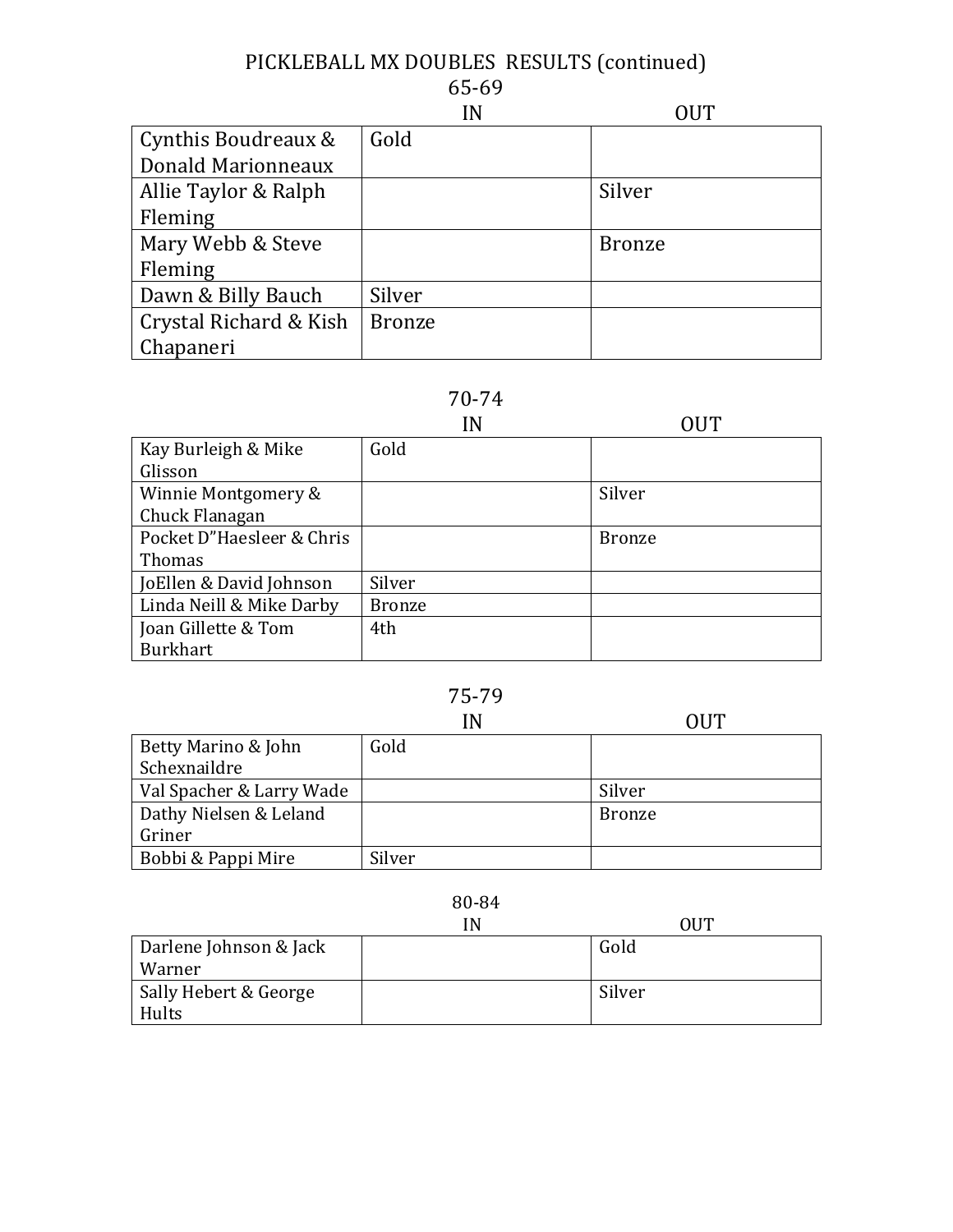## PICKLEBALL MX DOUBLES RESULTS 85-89

|                   | IN   | OUT  |
|-------------------|------|------|
| Rochella Cooper & |      | Gold |
| Dominick Greco Jr |      |      |
| JoAnn Welsh & Joe | Gold |      |
| Scoggin           |      |      |

|                                  | $90+$ |     |  |
|----------------------------------|-------|-----|--|
|                                  | IN    | OUT |  |
| Rose Gauthier & Joe<br>Lodgri\ge | Gold  |     |  |

#### WOMEN'S SINGLES RESULTS

50-54 IN

| П١                |        |  |
|-------------------|--------|--|
| Carla Wilkinson   | Gold   |  |
| Melinda Chambliss | Silver |  |

|--|--|

| Cindy Johnson    |        | Gold   |
|------------------|--------|--------|
| Carla Reeves     | Silver |        |
| Jackie Taylor    |        | Bronze |
| Bonita Ziervogel | Gold   |        |

#### 60-64

|               | IN   | <b>OUT</b> |
|---------------|------|------------|
| Cindy Waddell |      | Gold       |
| Diana Reyes   |      | Silver     |
| Kathy Boeer   |      | Bronze     |
| Jerri LaBorde | Gold |            |

|               | IN   | OUT    |
|---------------|------|--------|
| Joy Cook      |      | Gold   |
| Joan Gillette |      | Silver |
| Lila Lodrige  | Gold |        |

|                 | 85-89 |      |
|-----------------|-------|------|
|                 | IN    | OUT  |
| Rochella Cooper |       | Gold |
|                 |       |      |

 $\mathbf{r}$